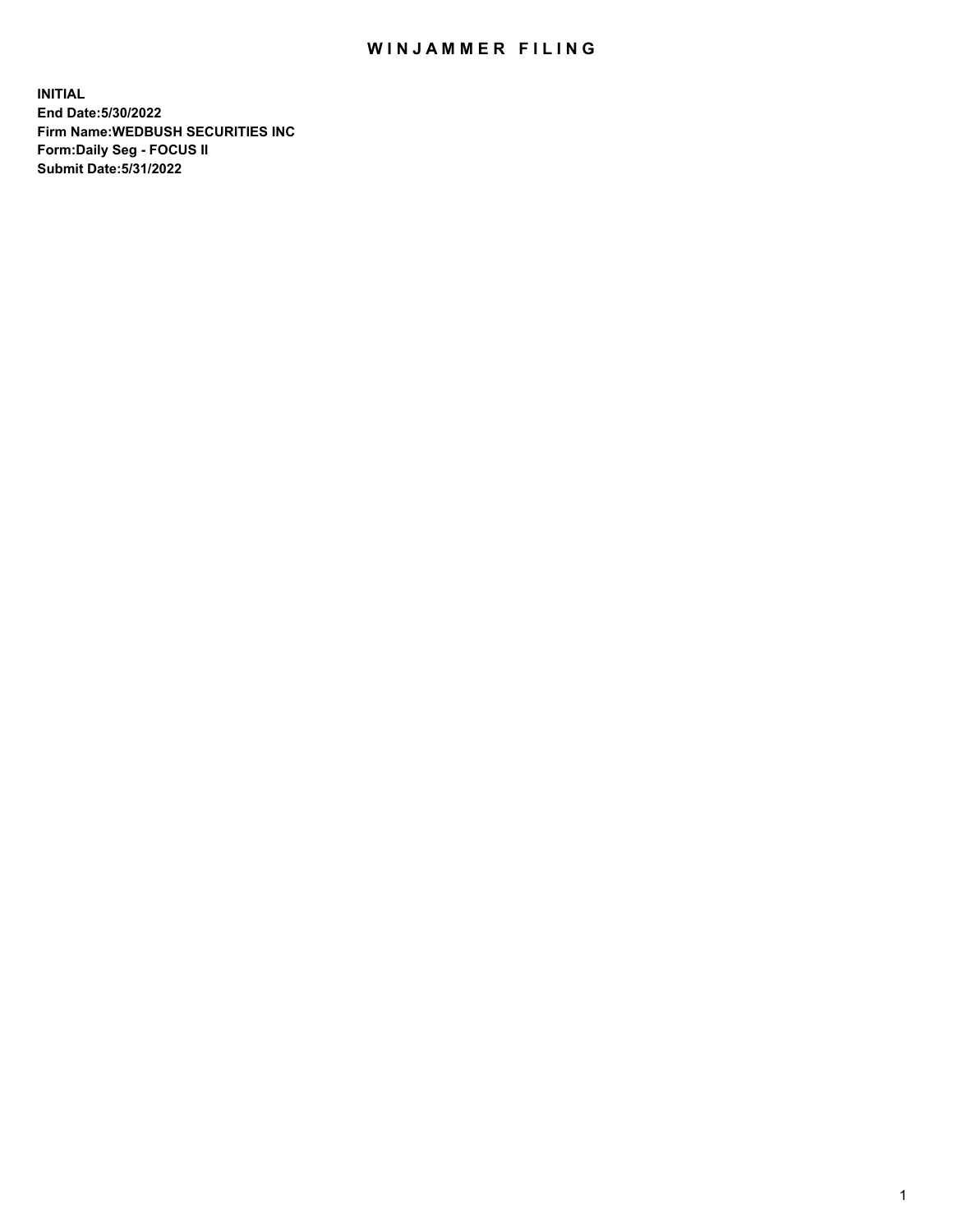**INITIAL End Date:5/30/2022 Firm Name:WEDBUSH SECURITIES INC Form:Daily Seg - FOCUS II Submit Date:5/31/2022 Daily Segregation - Cover Page**

| Name of Company                                                                                                                                                                                                                                                                                        | <b>WEDBUSH SECURITIES INC</b>                        |
|--------------------------------------------------------------------------------------------------------------------------------------------------------------------------------------------------------------------------------------------------------------------------------------------------------|------------------------------------------------------|
| <b>Contact Name</b>                                                                                                                                                                                                                                                                                    | <b>Kevin Wirth</b>                                   |
| <b>Contact Phone Number</b>                                                                                                                                                                                                                                                                            | 312-784-0475                                         |
| <b>Contact Email Address</b>                                                                                                                                                                                                                                                                           | kevin.wirth@wedbush.com                              |
| FCM's Customer Segregated Funds Residual Interest Target (choose one):<br>a. Minimum dollar amount: ; or<br>b. Minimum percentage of customer segregated funds required:% ; or<br>c. Dollar amount range between: and; or<br>d. Percentage range of customer segregated funds required between:% and%. | 19,000,000<br><u>0</u><br>00<br>0 <sub>0</sub>       |
| FCM's Customer Secured Amount Funds Residual Interest Target (choose one):<br>a. Minimum dollar amount: ; or<br>b. Minimum percentage of customer secured funds required:%; or<br>c. Dollar amount range between: and; or<br>d. Percentage range of customer secured funds required between: % and %.  | 1,000,000<br><u>0</u><br><u>00</u><br>0 <sub>0</sub> |
| FCM's Cleared Swaps Customer Collateral Residual Interest Target (choose one):<br>a. Minimum dollar amount: ; or<br>b. Minimum percentage of cleared swaps customer collateral required:%; or<br>c. Dollar amount range between: and; or                                                               | $\frac{0}{0}$<br>0 <sub>0</sub>                      |

d. Percentage range of cleared swaps customer collateral required between:% and%. **0 0**

Attach supporting documents CH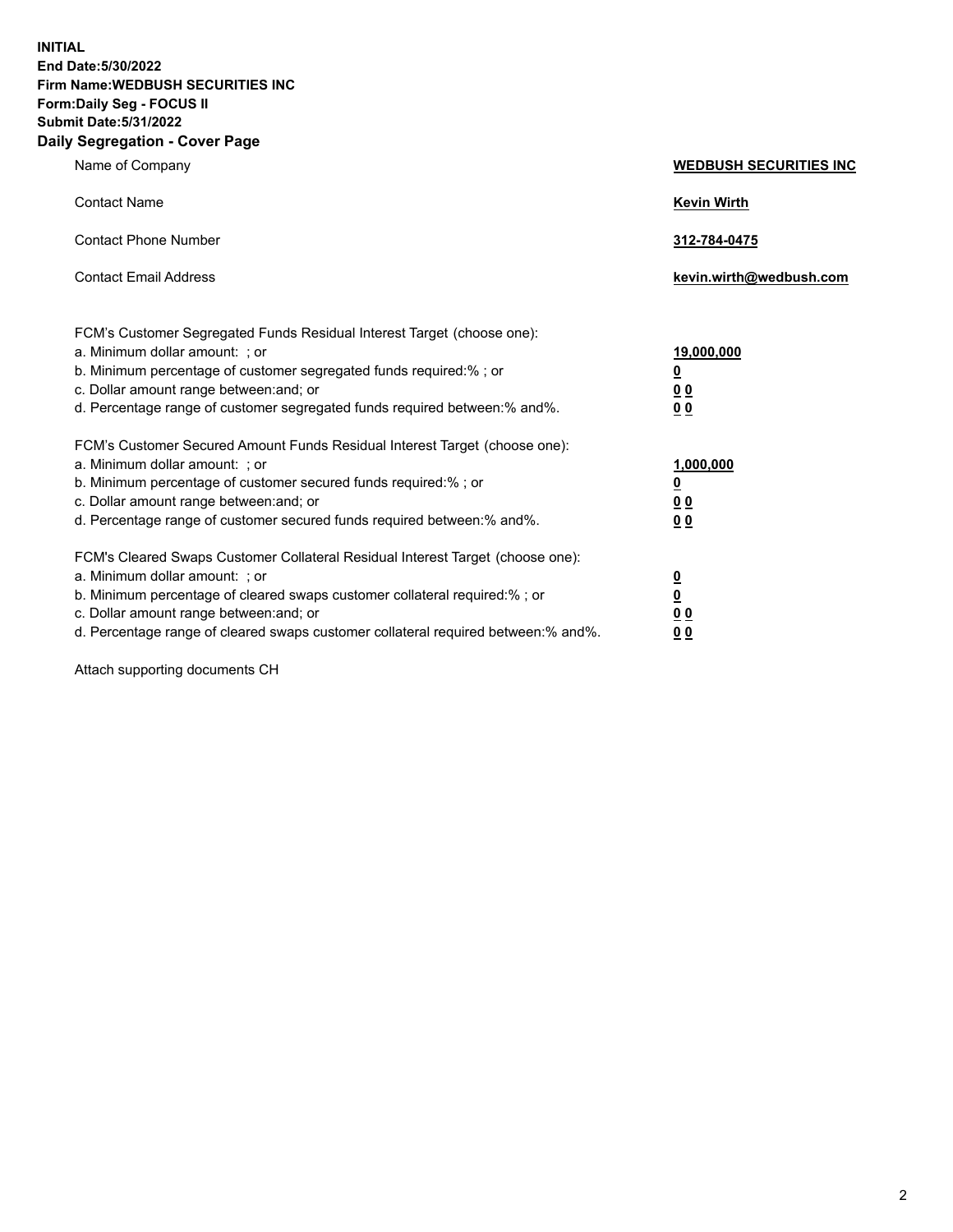**INITIAL End Date:5/30/2022 Firm Name:WEDBUSH SECURITIES INC Form:Daily Seg - FOCUS II Submit Date:5/31/2022 Daily Segregation - Secured Amounts**

|     | Daily Ocglegation - Occuled Anioants                                                               |                                    |
|-----|----------------------------------------------------------------------------------------------------|------------------------------------|
|     | Foreign Futures and Foreign Options Secured Amounts                                                |                                    |
|     | Amount required to be set aside pursuant to law, rule or regulation of a foreign                   | $0$ [7305]                         |
|     | government or a rule of a self-regulatory organization authorized thereunder                       |                                    |
| 1.  | Net ledger balance - Foreign Futures and Foreign Option Trading - All Customers                    |                                    |
|     | A. Cash                                                                                            | 35,320,201 [7315]                  |
|     | B. Securities (at market)                                                                          | $0$ [7317]                         |
| 2.  | Net unrealized profit (loss) in open futures contracts traded on a foreign board of trade          | -385,264 [7325]                    |
| 3.  | Exchange traded options                                                                            |                                    |
|     | a. Market value of open option contracts purchased on a foreign board of trade                     | <b>34,611</b> [7335]               |
|     | b. Market value of open contracts granted (sold) on a foreign board of trade                       | -4,055 [7337]                      |
| 4.  | Net equity (deficit) (add lines 1. 2. and 3.)                                                      | 34,965,493 [7345]                  |
| 5.  | Account liquidating to a deficit and account with a debit balances - gross amount                  | 4,226 [7351]                       |
|     | Less: amount offset by customer owned securities                                                   | 0 [7352] 4,226 [7354]              |
| 6.  | Amount required to be set aside as the secured amount - Net Liquidating Equity                     | 34,969,719 [7355]                  |
|     | Method (add lines 4 and 5)                                                                         |                                    |
| 7.  | Greater of amount required to be set aside pursuant to foreign jurisdiction (above) or line        | 34,969,719 [7360]                  |
|     | 6.                                                                                                 |                                    |
|     | FUNDS DEPOSITED IN SEPARATE REGULATION 30.7 ACCOUNTS                                               |                                    |
| 1.  | Cash in banks                                                                                      |                                    |
|     | A. Banks located in the United States                                                              | 16,835,240 [7500]                  |
|     | B. Other banks qualified under Regulation 30.7                                                     | 4,963,010 [7520] 21,798,250 [7530] |
| 2.  | Securities                                                                                         |                                    |
|     | A. In safekeeping with banks located in the United States                                          | $0$ [7540]                         |
|     | B. In safekeeping with other banks qualified under Regulation 30.7                                 | 0 [7560] 0 [7570]                  |
| 3.  | Equities with registered futures commission merchants                                              |                                    |
|     | A. Cash                                                                                            | 10,833,540 [7580]                  |
|     | <b>B.</b> Securities                                                                               | $0$ [7590]                         |
|     | C. Unrealized gain (loss) on open futures contracts                                                | $0$ [7600]                         |
|     | D. Value of long option contracts                                                                  | $0$ [7610]                         |
|     | E. Value of short option contracts                                                                 | 0 [7615] 10,833,540 [7620]         |
| 4.  | Amounts held by clearing organizations of foreign boards of trade                                  |                                    |
|     | A. Cash                                                                                            | 7,390,437 [7640]                   |
|     | <b>B.</b> Securities                                                                               | $0$ [7650]                         |
|     | C. Amount due to (from) clearing organization - daily variation                                    | $0$ [7660]                         |
|     | D. Value of long option contracts                                                                  | $0$ [7670]                         |
|     | E. Value of short option contracts                                                                 | 0 [7675] 7,390,437 [7680]          |
| 5.  | Amounts held by members of foreign boards of trade                                                 |                                    |
|     | A. Cash                                                                                            | 283,997 [7700]                     |
|     | <b>B.</b> Securities                                                                               | <u>0</u> [7710]                    |
|     | C. Unrealized gain (loss) on open futures contracts                                                | <u>0</u> [7720]                    |
|     | D. Value of long option contracts                                                                  | 34,611 [7730]                      |
| 6.  | E. Value of short option contracts                                                                 | -4,055 [7735] 314,553 [7740]       |
| 7.  | Amounts with other depositories designated by a foreign board of trade<br>Segregated funds on hand | 0 [7760]<br>$0$ [7765]             |
| 8.  | Total funds in separate section 30.7 accounts                                                      |                                    |
| 9.  | Excess (deficiency) Set Aside for Secured Amount (subtract line 7 Secured Statement                | 40,336,780 [7770]                  |
|     | Page 1 from Line 8)                                                                                | 5,367,061 [7380]                   |
| 10. | Management Target Amount for Excess funds in separate section 30.7 accounts                        | 1,000,000 [7780]                   |
| 11. | Excess (deficiency) funds in separate 30.7 accounts over (under) Management Target                 | 4,367,061 [7785]                   |
|     |                                                                                                    |                                    |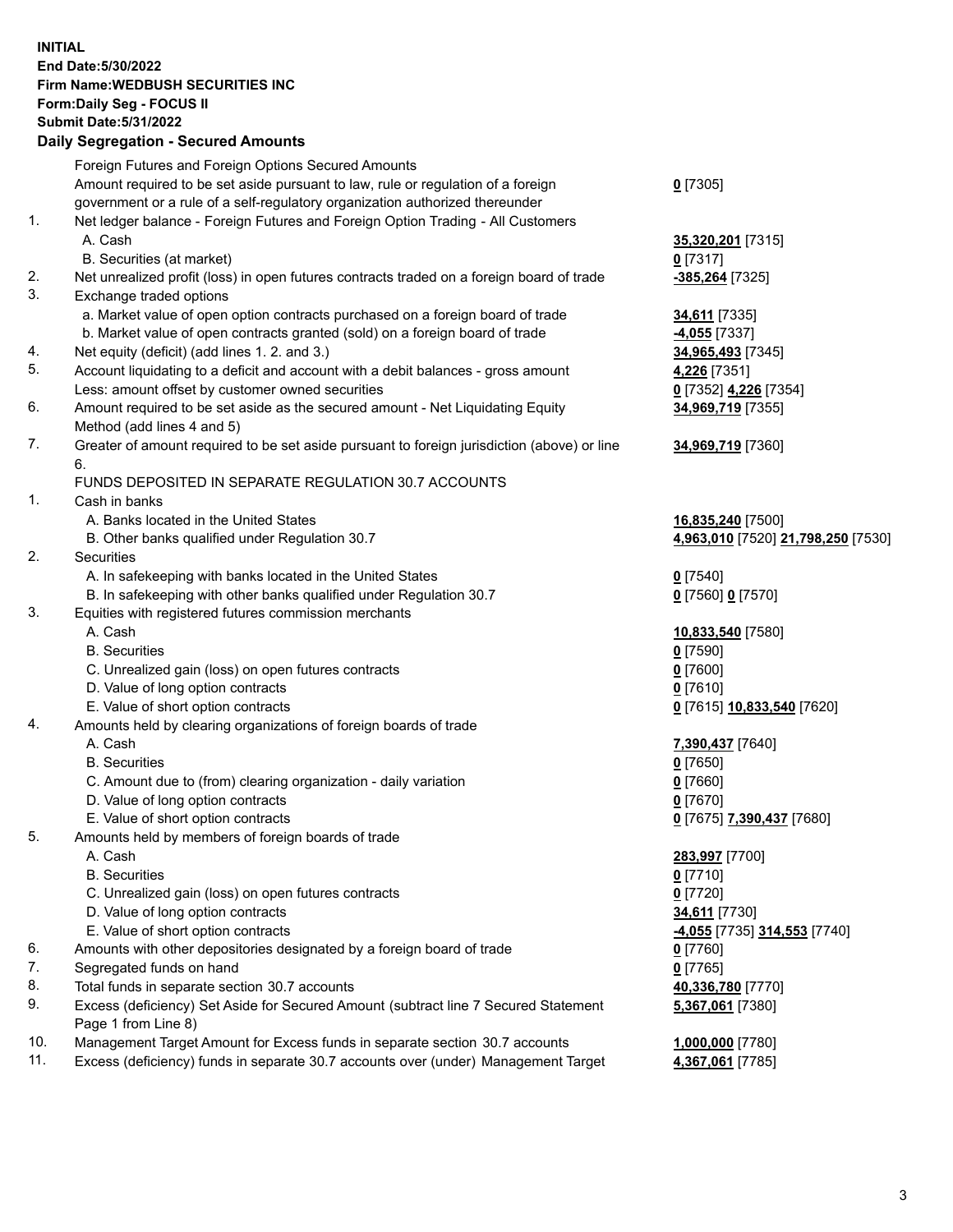|     | <b>INITIAL</b><br>End Date: 5/30/2022<br><b>Firm Name: WEDBUSH SECURITIES INC</b>              |                                  |
|-----|------------------------------------------------------------------------------------------------|----------------------------------|
|     | Form: Daily Seg - FOCUS II                                                                     |                                  |
|     | <b>Submit Date: 5/31/2022</b>                                                                  |                                  |
|     | Daily Segregation - Segregation Statement                                                      |                                  |
|     | SEGREGATION REQUIREMENTS(Section 4d(2) of the CEAct)                                           |                                  |
| 1.  | Net ledger balance                                                                             |                                  |
|     | A. Cash                                                                                        | 2,193,745,645 [7010]             |
|     | B. Securities (at market)                                                                      | 169,281,949 [7020]               |
| 2.  | Net unrealized profit (loss) in open futures contracts traded on a contract market             | 988,956,349 [7030]               |
| 3.  | Exchange traded options                                                                        |                                  |
|     | A. Add market value of open option contracts purchased on a contract market                    | 7,412,712,238 [7032]             |
|     | B. Deduct market value of open option contracts granted (sold) on a contract market            | -5,371,576,565 [7033]            |
| 4.  | Net equity (deficit) (add lines 1, 2 and 3)                                                    | 5,393,119,616 [7040]             |
| 5.  | Accounts liquidating to a deficit and accounts with                                            |                                  |
|     | debit balances - gross amount                                                                  | 5,521,598 [7045]                 |
|     | Less: amount offset by customer securities                                                     | -5,061,240 [7047] 460,358 [7050] |
| 6.  | Amount required to be segregated (add lines 4 and 5)                                           | 5,393,579,974 [7060]             |
|     | FUNDS IN SEGREGATED ACCOUNTS                                                                   |                                  |
| 7.  | Deposited in segregated funds bank accounts                                                    |                                  |
|     | A. Cash                                                                                        | 881,010,685 [7070]               |
|     | B. Securities representing investments of customers' funds (at market)                         | $0$ [7080]                       |
|     | C. Securities held for particular customers or option customers in lieu of cash (at<br>market) | 476,702 [7090]                   |
| 8.  | Margins on deposit with derivatives clearing organizations of contract markets                 |                                  |
|     | A. Cash                                                                                        | 1,374,717,526 [7100]             |
|     | B. Securities representing investments of customers' funds (at market)                         | 998,585,304 [7110]               |
|     | C. Securities held for particular customers or option customers in lieu of cash (at<br>market) | 164,872,979 [7120]               |
| 9.  | Net settlement from (to) derivatives clearing organizations of contract markets                | -15,580,345 [7130]               |
| 10. | Exchange traded options                                                                        |                                  |
|     | A. Value of open long option contracts                                                         | 7,412,712,238 [7132]             |
|     | B. Value of open short option contracts                                                        | -5,371,576,565 [7133]            |
| 11. | Net equities with other FCMs                                                                   |                                  |
|     | A. Net liquidating equity                                                                      | $Q$ [7140]                       |
|     | B. Securities representing investments of customers' funds (at market)                         | $0$ [7160]                       |
|     | C. Securities held for particular customers or option customers in lieu of cash (at<br>market) | $0$ [7170]                       |
| 12. | Segregated funds on hand                                                                       | 3,932,268 [7150]                 |
| 13. | Total amount in segregation (add lines 7 through 12)                                           | 5,449,150,792 [7180]             |
| 14. | Excess (deficiency) funds in segregation (subtract line 6 from line 13)                        | 55,570,818 [7190]                |
| 15. | Management Target Amount for Excess funds in segregation                                       | 19,000,000 [7194]                |

16. Excess (deficiency) funds in segregation over (under) Management Target Amount Excess

**36,570,818** [7198]